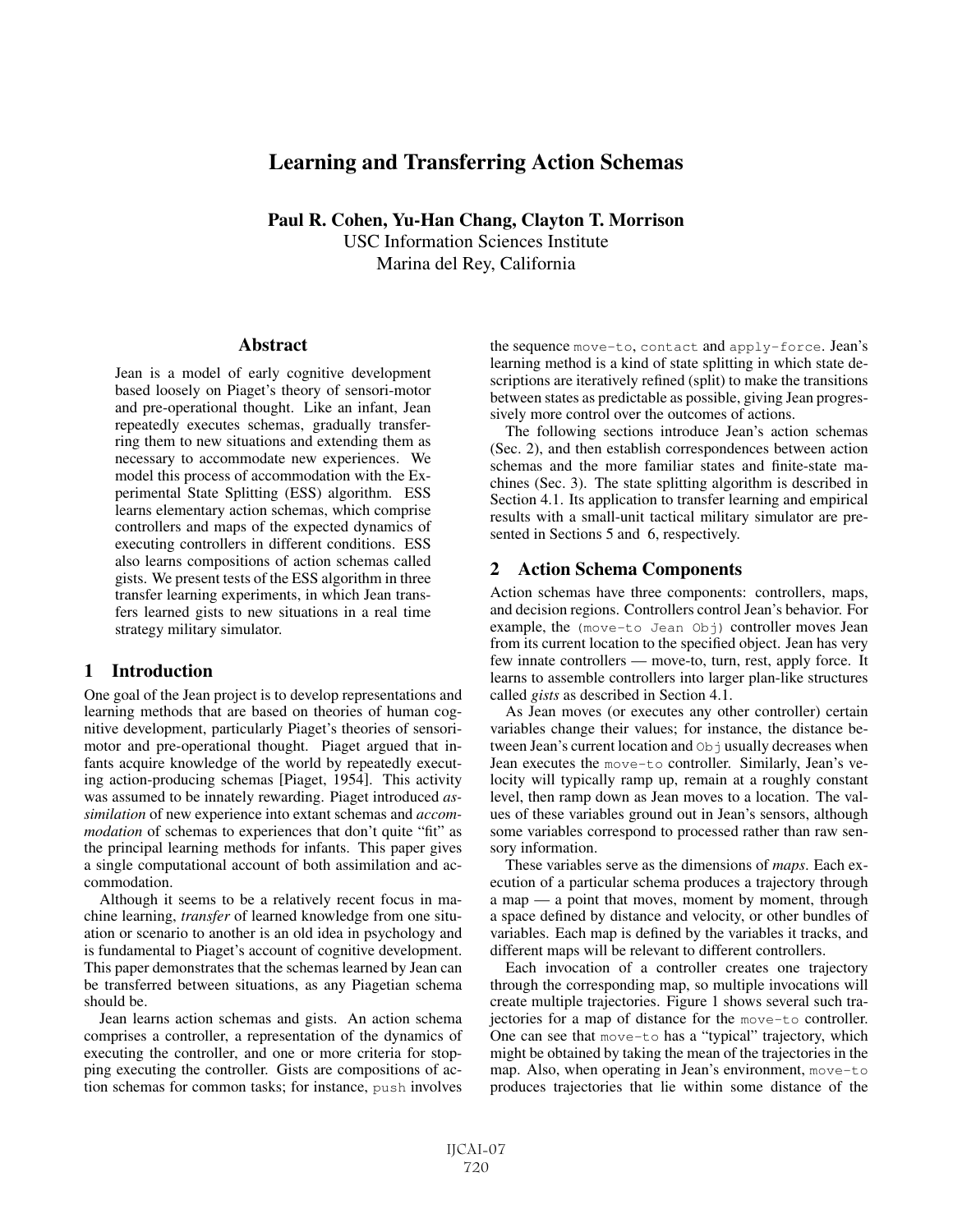mean trajectory. In a manner reminiscent of Quality Control Jean can assess whether a particular trajectory is "going out of bounds."

The idea that sensori-motor and pre-operational development should rely on building and splitting maps or related dynamical representations was anticipated by Thelen and Smith [Thelen and Smith, 1994] and has been explored by other researchers in developmental robotics and psychology (e.g., REMOVED-FOR-BLIND-REVIEW [Siskind, 2001; Barsalou, 1999; Mandler, 1992]).



Figure 1: Trajectories through a map of distance between Jean and a simulated cat. Sometimes, when Jean gets close to the cat, the cat moves away and the distance between them increases, in which case a trajectory may go "out of bounds."



Figure 2: This schematic of a map, for the (move-to Jean  $Ob<sub>1</sub>$ ) controller, has one decision region associated with the distance between Jean and the object  $Ob<sub>1</sub>$  being zero. The other decision region bounds the area in which Jean cannot reach loc even moving at maximum speed.

Every map has one or more *decision regions* within which Jean may decide to switch from one controller to another. One kind of decision region corresponds with achieving a goal; for example, there is a decision region of the move-to map in which distance to the desired location is effectively zero (e.g., the thin, horizontal grey region in Fig. 2). Another kind of decision region corresponds to being unable to achieve a goal; for instance, there is a region of a timedistance map from which Jean cannot move to a desired location by a desired time without exceeding some maximum velocity (e..g., the inverted wedge-shaped region in Fig. 2). These regions are sometimes called *envelopes*, [Gardiol and Kaelbling, 2003] and REMOVED-FOR-BLIND-REVIEW

Jean is not the only agent in its environment and some maps describe how relationships between Jean and other agents change. The upper two panels of Figure 4 illustrates how distance, relative velocity, heading, and contact change in an environment that includes Jean and another agent, called the "cat," an automaton that moves away from Jean if Jean moves too close, too quickly.

# 3 Action Schemas as Finite State Machines

It will help to draw parallels between Jean's maps and the more familiar elements of finite state machines (FSMs). Conventionally, states in FSMs represent static configurations (e.g., the cat is asleep in the corner) and arcs between states represent actions (e.g., (move-to Jean cat)). For us, arcs correspond to the intervals during which Jean executes controllers (i.e., actions), and states correspond to decision regions of maps. That is, the elements of action schemas are divided into the intervals during which a controller is "in bounds" (the arcs in FSMs) and the intervals during which Jean is thinking about what to do next (the states). Both take time, and so require a rethink of the conventional view that states in FSMs persist and transitions over arcs are instantaneous. However, the probabilistic semantics of FSMs are retained: A controller invoked from a decision region (i.e, an action invoked in a state) will generally take Jean into one of several decision regions (i.e., states), each with some probability. Figure 3 redraws Figure 2 as a finite state machine. Starting from a decision region of some action schema A, the move-to controller will with some probability (say .7) drop Jean in the decision region associated with achieving its goal, and, with the complementary probability, in the region associated with being unable to achieve the goal in time.



Figure 3: The action schema from Figure 2 redrawn as a finite state machine in which arcs correspond to the execution of controllers and states correspond to decision regions.

There is one special case: Sometimes the world changes when Jean is doing nothing. We model this as a schema in which no controller is specified, called a *dynamic schema* to distinguish it from an action schema. Dynamic schemas do have maps, because variables such as distance between Jean and another agent can change even when Jean does nothing; and they have decision regions, because Jean may want to invoke a controller when these variables take particular values (e.g., moving away when another agent gets too close). The FSMs that correspond to dynamic schemas have no controller names associated with arcs but are otherwise as shown in Figure 3.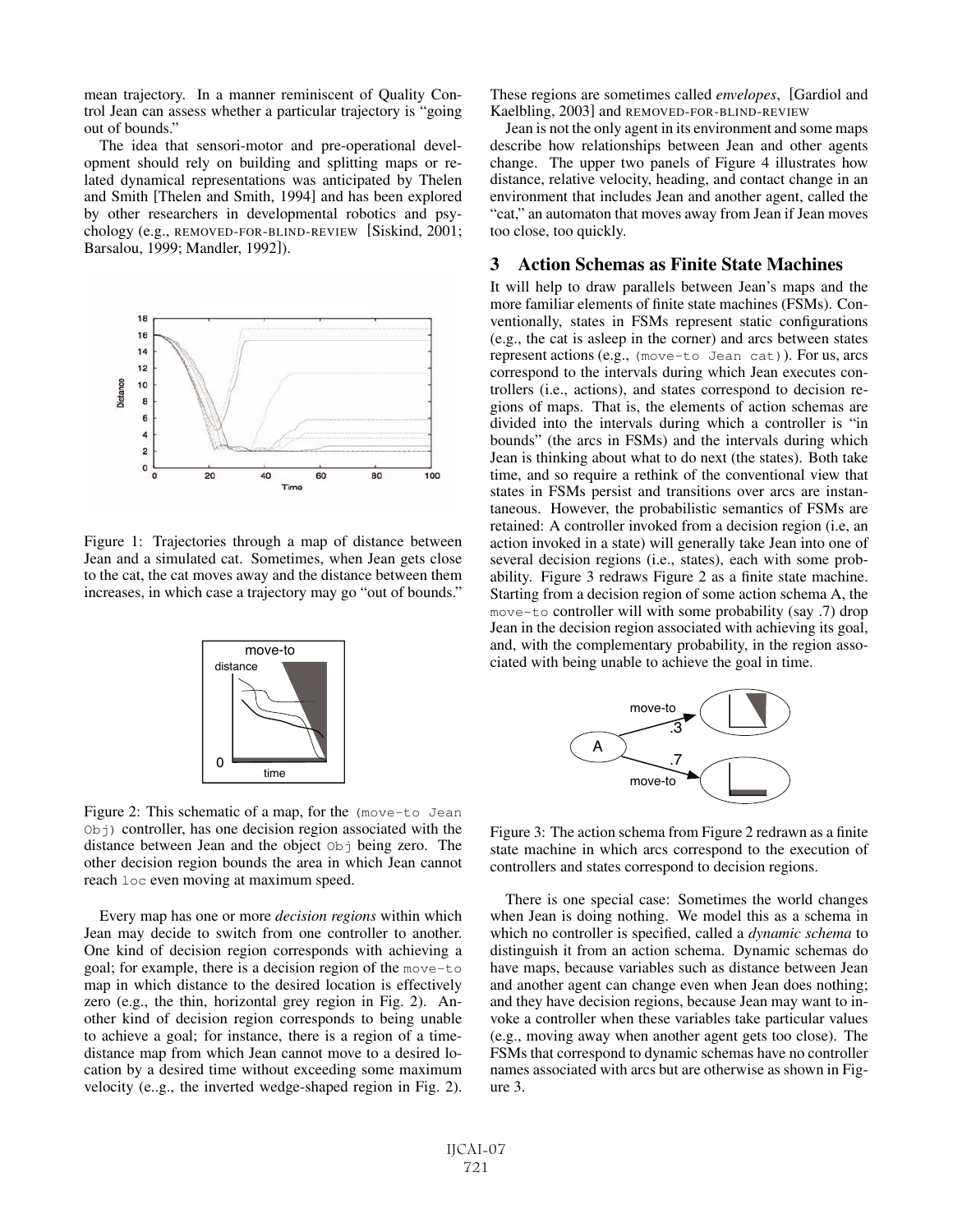# 4 Learning Action Schemas and Gists

Jean has a small set of innate controllers and a few "empty" maps, and it "fills in" these maps with trajectories and learns decision regions. Jean also learns compositions of action schemas called *gists* for their story-like or plan-like structure. One principle underlies how Jean learns decision regions. It is to maximize predictability, or minimize the entropy of "what's next." Within an action schema, what's next is a location in a map. At the boundaries of action schemas (that is, in decision regions, or states) what's next is the next state. We call the entropy of what's next the *boundary entropy*. Jean learns decision regions that minimize boundary entropy between states. Interestingly, this criterion tends to minimize boundary entropy within maps as a side effect.

#### 4.1 Experimental State Splitting Algorithm

We give a formal outline of the Experimental State Splitting (ESS) algorithm in this section. Jean receives a vector of features  $F^t = \{f_1, \ldots, f_n\}$  from the environment at every time tick  $t$ . Some features will be map variables, others will be inputs that have not yet been associated with maps. Jean is initialized with a goal state  $s_q$  and a non-goal state  $s_0$ .  $S_t$  is the entire state space at time  $t$ .  $\tilde{A}$  is the set of all controllers, and  $A(s) \subseteq A$  are the controllers that are executed in state  $s \in S$ . Typically  $A(s)$  should be much smaller than A.  $H(s_i, a_j)$  is the boundary entropy of the state  $s_i$  in which controller  $a_i$ is executed. A small boundary entropy corresponds to a situation where executing controller  $a_i$  from state  $s_i$  is highly predictive of the next observed state. Finally,  $p(s_i, a_i, s_k)$  is the probability that executing controller  $a_i$  in state  $s_i$  will lead to state  $s_k$ .

For simplicity, we will focus on the version of ESS that only splits states; an alternative version of ESS is also capable of learning specializations of parameterized controllers. The ESS algorithm follows:

- Initialize state space with two states,  $S_0 = \{s_0, s_0\}.$
- While  $\epsilon$ -optimal policy not found:
	- Gather experience for some time interval  $\tau$  to estimate the transition probabilities  $p(s_i, a_j, s_k)$ .
	- Find a schema feature  $f \in F$ , a threshold  $\theta \in \Theta$ , and a state  $s_i \in S$  to split that maximizes the boundary entropy score rethat maximizes the boundary entropy score reduction of the split:  $\max_{S, A, F, \Theta} H(s_i, a_i)$  –  $min(H(s_{k_1}, a_i), H(s_{k_2}, a_i))$ , where  $s_{k_1}$  and  $s_{k_2}$ result from splitting  $s_i$  using feature  $f$  and threshold  $\theta$ :  $s_{k_1} = \{s \in s_i | f < \theta\}$  and  $s_{k_2} = \{s \in$  $s_i|f \geq \theta$ .
	- Split  $s_i \in S_t$  into  $s_{k_1}$  and  $s_{k_2}$ , and replace  $s_i$  with new states in  $S_{t+1}$ .
	- Re-solve for optimal plan according to p and  $S_{t+1}$

Finding a feature  $f$  and the value on which to split states is equivalent to finding a decision region to bound a map.

Without heuristics to reduce the effort, the splitting procedure would iterate through all state-controller pairs, all features  $f \in F$ , and all possible thresholds in  $\Theta$ , and test each such potential split by calculating a reduction in boundary entropy. This is clearly an expensive procedure.

ESS uses a simple heuristic to find threshold values for features  $f$  and, thus to split a state: States change when several state variables change more or less simultaneously. This heuristic is illustrated in Figure 4. The upper two graphs show time series of five state variables: headings for Jean and the cat (in radians), distance between Jean and the cat, and their respective velocities. The bottom graph shows the number of state variables that change value (by a set amount) at each tick. When the number of state variables that change simultaneously exceeds a threshold, Jean concludes that the state has changed. The value of the schema  $f$  at the moment of the state change is likely to be a good threshold for splitting f. For example, between time period 6.2 and 8, Jean is approaching the cat, and the heuristic identifies this period as one state. Then, at time period 8, several indicators change at once, and the heuristic indicates Jean is in a new state, one that corresponds to the cat moving away from Jean.



Figure 4: New states are indicated when multiple state variables change simultaneously.

# 5 Transferring Learning

Although ESS can learn action schemas and gists for new situations from scratch, we are much more interested in how previously learned policies can accommodate or transfer to new situations. Gists capture the most relevant states and actions for accomplishing past goals. It follows that gists may be transferred to situations where Jean has similar goals and the conditions in the situation are similar.

The version of ESS that we described above is easily modified to facilitate one sort of transfer: After each split we remove the transition probabilities on all action transitions between each state. This allows the state machine to accommodate new experience while maintaining much of the structure of the machine (see REMOVED-FOR-BLIND-REVIEW for a previous example of this idea). In the experiments in the next section we explore the effects of transfer using this mechanism in several conditions.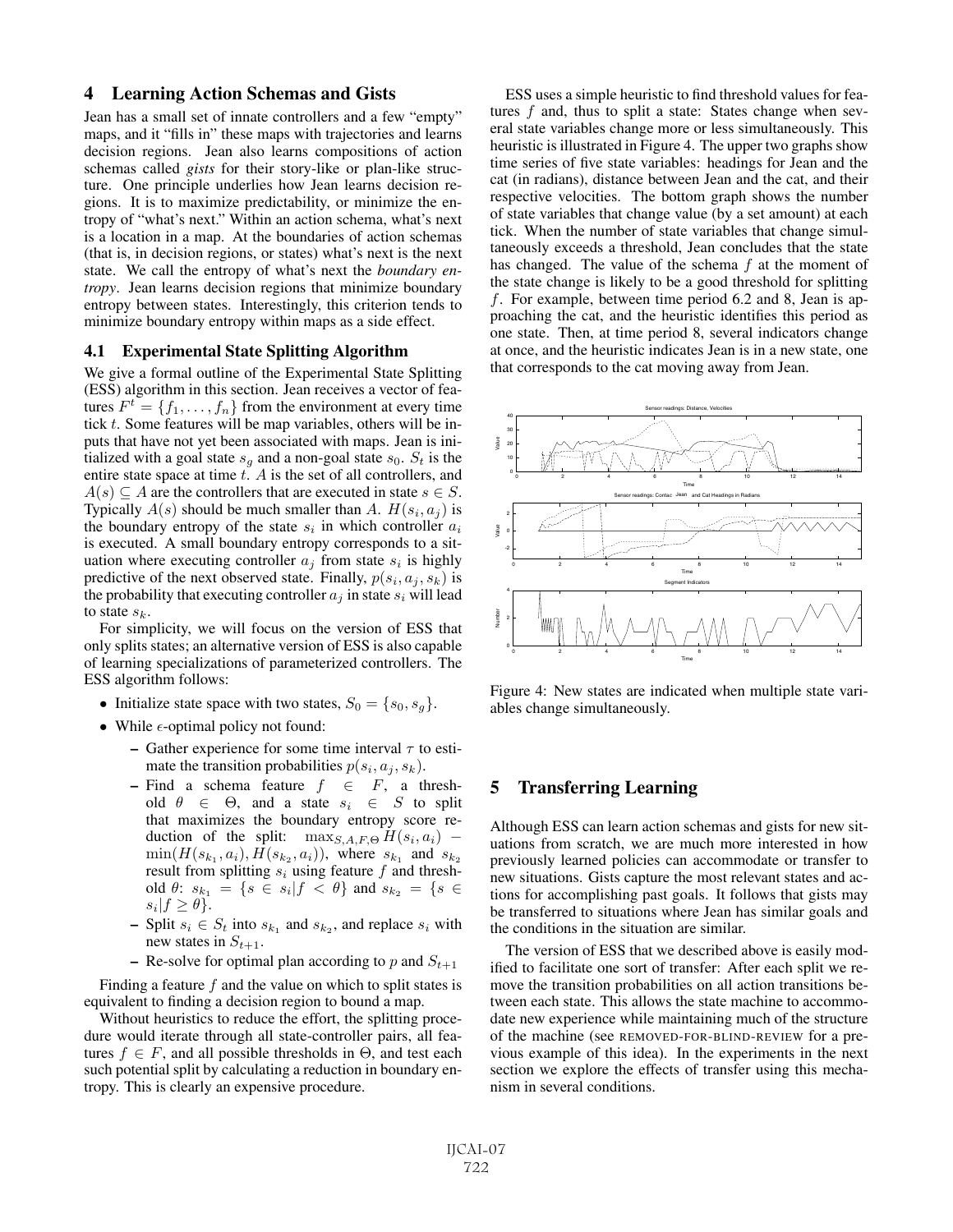## 6 Experiments

To measure transfer we adopt a protocol sometimes called B/AB: In the B condition the learner learns to perform some tasks in situation or scenario  $B$ . In the  $\mathbf{AB}$  condition, the learner first learns to perform tasks in situation or context A and then in  $B$ . By comparing performance in situation  $B$  in the two conditions after different amounts of learning in situation  $B$  one can estimate the effect of learning in  $A$  and thus the knowledge transferred from situation A to situation B. For instance,  $A$  might be tennis and  $B$  squash, and the  $B/AB$ protocol compares learning curves for squash alone (the B or control condition) with learning curves for squash after having learned to play tennis (the AB or transfer condition). We say positive transfer has occurred between  $A$  and  $B$  if the learning curves for squash in the transfer condition are better than those in the control condition.

In general "better" learning curves means faster-rising curves (indicating faster learning), or a higher value after some amount of learning (indicating better performance), or higher value after no learning (indicating that knowledge from  $A$  helps in performing  $B$  even before any learning has occurred in B). In our experiments, better learning performance means less time to learn a gist to perform a task at a criterion level. Thus, a smaller area beneath the learning curve indicates better learning performance, and we compare conditions B and AB by comparing the area beneath the learning curves in the respective conditions. A bootstraprandomization procedure, described shortly, is used for significance testing.

We tested Jean's transfer of gists between situations in the 3-D real time strategy game platform ISIS. ISIS can be configured to simulate a wide variety of military scenarios with parameters for specifying different terrain types, unit types, a variety of weapon types, and multiple levels of unit control (from individual soldiers to squad-level formations).

In each of three experiments, Jean controlled a single squad at the squad level, with another squad controlled by an automated but non-learning opponent. Jean's squad ranged in size from 7 to 10 units while the opponent force ranged from 1- 3 units. Although the opponent was smaller, it could move faster than Jean's forces. In each experiment, Jean's goal is to move its units to engage and kill the opponent force.

Jean is provided four innate action schemas: run, crawl, move-lateral, and stop-and-fire. It must learn to compose these into gists that are appropriate for different engagement ranges, possible entrenchment of the opponent, and some terrain features (mountains).

All experiment scenarios were governed by a model of engagement ranges that determined how the squads interact and how the opponent controller would respond to Jean's actions. Engagement ranges are defined as follows:

- iv. *Outer Range* (beyond 250 meters): As long as the opponent is within line of sight (i.e., not obscured by terrain features), no matter what the distance, Jean can locate the opponent. However, beyond 250 meters, the opponent cannot see Jean's forces.
- iii. *Visual Contact* (up to 250 meters): At this range, if Jean's forces are standing they will be sighted by the op-

ponent. If Jean's forces are crawling, and they have not begun firing, then Jean's forces won't be sighted (until they are within range *i*).

- ii. *Firing Range* (up to 200 meters): Within this range, either force can fire on the other. Once Jean's forces have fired, they are considered sighted, even if crawling, and the opponent can return fire with the same effectiveness as Jean's forces.
- i. *Full Contact* (up to 100 meters): At this range, even if Jean's forces are crawling, they will be sighted by the opponent. Direct fire has full effect.

Each experiment had a transfer condition AB and a control condition, B. In the former, Jean learned gists to accomplish its goal in a scenario designated A and then learned to accomplish its goal in scenario B. In the latter, control condition, Jean tried to learn in scenario  $B$  without benefit of learning in A.

The experiments differ in their  $A$  and  $B$  scenarios:

- **Experiment 1** : All action takes place in open terrain. A scenarios all have Jean's forces starting near enemy forces. B scenarios are an equal mix of starting near the enemy or far away from the enemy.
- **Experiment 2** : All action takes place in open terrain. A scenarios all have Jean's forces starting far from the enemy forces. B scenarios are an equal mix of starting near the enemy or far away from the enemy.
- **Experiment 3** : The terrain for A scenarios is open, whereas the terrain for  $B$  scenarios has a mountain that, for some placements of Jean's and the enemy's forces, prevents them seeing each other. (The advantage goes to Jean, however, because Jean knows the location of the enemy forces.) The A scenario is an equal mix of starting near or far from the enemy, the  $B$  scenario is an equal mix of starting near and far from the enemy in the mountain terrain.

### 6.1 Metrics and Analysis

We plot the performance of the Jean system in the various experimental scenarios as learning curves over training trials. Better learning performance is indicated by a smaller number of training instances required by Jean to achieve a criterion level of performance. Thus, a smaller area beneath the learning curve indicates better learning.

Given  $n$  learning curves for the **B** and **AB** conditions, we test the null hypothesis of "no transfer" as follows: Let  $\beta$ and  $AB$  denote the sets of n learning curves in the **B** and **AB** conditions, respectively,  $\overline{\mathcal{X}}$  be the mean learning curve for a set of learning curves  $\mathcal{X}$ , and  $Area(\mathcal{X})$  be the area under learning curve  $X$ . We measure the benefit of transfer learning with the *transfer ratio*

$$
r(\mathcal{B}, \mathcal{AB}) = \frac{Area(\overline{\mathcal{B}})}{Area(\overline{\mathcal{AB}})}.
$$

Values greater than one indicate that the area under the learning curves in the control condition B is larger than in the transfer condition, or a positive benefit of transfer.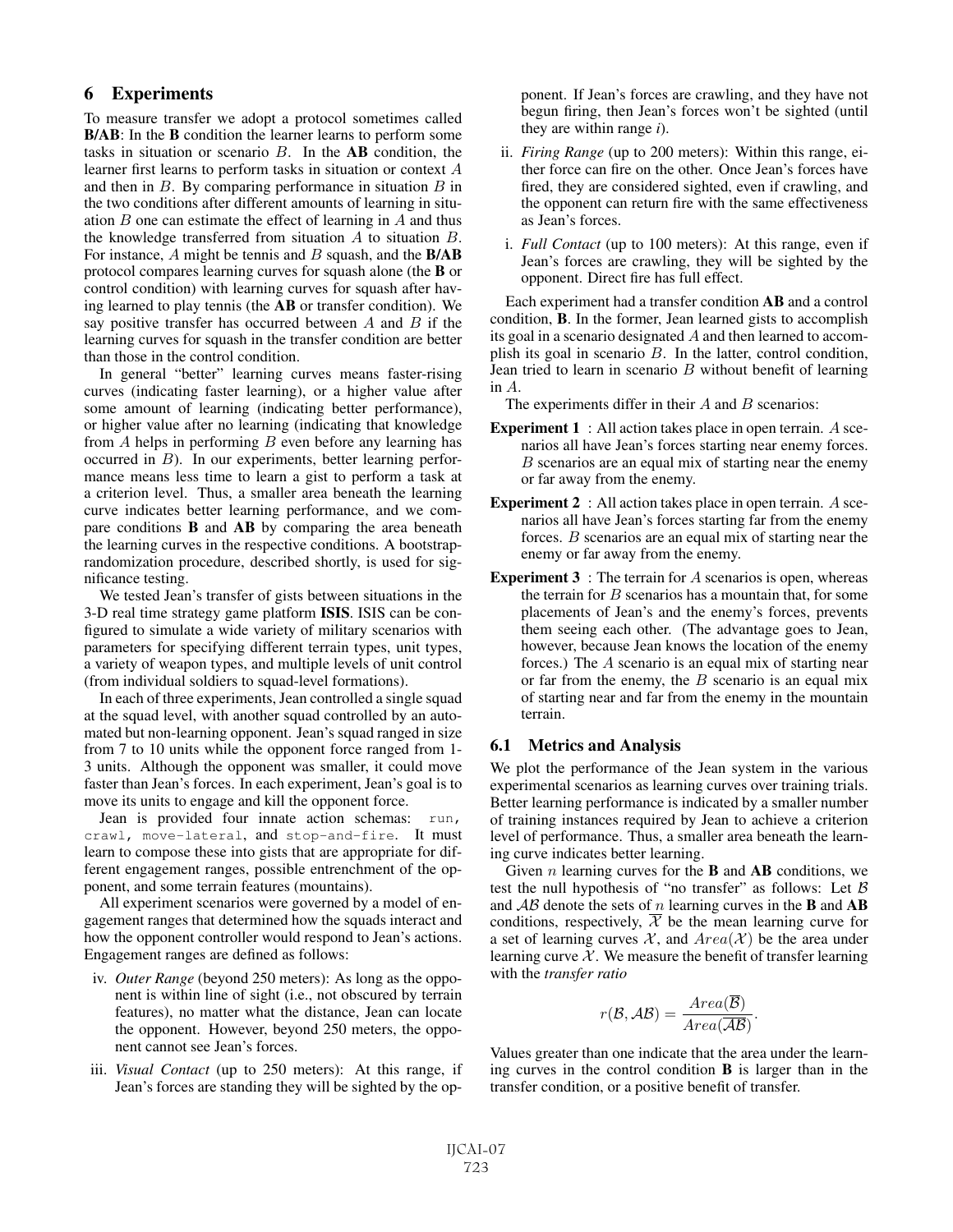The null hypothesis is  $r = 1.0$ , that is, learning proceeds at the same rate in the control and transfer conditions. To test whether a particular value of  $r$  is significantly different from 1.0 we require a sampling distribution for  $r$  under the null hypothesis. This is provided by a randomization-bootstrap procedure [Cohen, 1995]. First, we combine the sets of learning curves,  $\mathcal{C} = \mathcal{B} \cup \mathcal{AB}$ . Then, we randomly sample, with replacement,  $n$  curves from  $C$  and call this a psuedosample  $B^*$ ; and again randomly sample, with replacement, another  $n$ curves from  $C$  to get pseudosample  $AB^*$ . Then, we compute  $r(\mathcal{B}^*, \mathcal{A}\mathcal{B}^*)$  and store its value in the sampling distribution of  $r$ . Repeating this process a few hundred times provides an estimate of the sampling distribution. For one-tailed tests, the p-value is simply the proportion of the sampling distribution with values greater than or less than  $r$  (depending on the direction of the one-tailed alternative hypothesis). Because we expect learning rates in the transfer condition to be higher, our alternative hypothesis is  $r > 1$  and the p value is the proportion of the sampling distribution with values greater than r. (N.B.: When there is a possibility of *negative* transfer, in which the knowledge acquired in A actually impedes learning in  $B$ , it might be more appropriate to run two-tailed tests.)

To obtain a confidence interval for  $r$ , as opposed to a p value, we again construct a sampling distribution, but this time, instead of first combining the two sets  $\beta$  and  $\beta$ , we sample  $\mathcal{B}^*$  with replacement from  $\mathcal{B}$ , and  $\mathcal{A}\mathcal{B}^*$  similarly from  $AB^*$ . Then we calculate  $r(B^*,AB^*)$ . Repeating this process yields a sampling distribution for  $r$ . A 95% confidence interval around  $r$  is the interval between the 2.5% and 97.5% quantiles of this distribution [Cohen, 1995].

#### 6.2 Results

Let us start with a qualitative assessment of what Jean learned. In Experiment 1, Jean learned in scenario A to run at the enemy and kill them. In scenario  $B$ , Jean learned a gist that included a conditional: When starting near the enemy, use the gist from scenario  $A$ , but when starting far from the enemy *crawl* — don't run — until one is near the enemy and then use the gist from scenario A. The alternative, running at the enemy from a far starting location, alerts the enemy and causes them to run away. State splitting did what it was supposed to do: Initially, Jean's gist for scenario  $B$  was its gist for A, so Jean would always run at the enemy, regardless of starting location. But through the action of state splitting, Jean eventually learned to split the state in which it ran at the enemy into a run-at and a crawl-toward state, and it successfully identified the decision region for each. For instance, the decision region for the crawl-toward state identifies a distance (corresponding to being near the enemy), from which Jean makes a transition to the state in which it runs at and shoots the enemy.

Similar results are obtained in Experiment 3, where Jean learns to run at the enemy from a far starting location as long as the mountain prevents the enemy from sighting Jean, otherwise to crawl.

In Experiment 2, Jean learned nothing in scenario A and was no more successful in scenario B. This is due to the difficulty of the scenario. Jean is always initialized far away from the enemy units, and must learn a policy for killing them by exploring a continuous, high-dimensional feature space using her four available actions. Many of these actions result in the enemy soldiers detecting Jean's presence and running away, thus reducing Jean's chances of ever reaching her goal by simple exploration. Since Jean does not learn anything useful in the A scenario, her performance in the AB transfer condition is no better than in the control condition B.

The learning curves for the  $A$  and  $B$  scenarios in Experiment 1 are shown in Figure 5. Note that the vertical axis is "time to achieve the goal," in the scenarios, so a downward-sloping curve corresponds to good learning performance. Jean learned a good policy in the A scenario where the enemy units are initially close to Jean's position. Jean receives a significant benefit when it learns in the  $B$  scenario after having learned in the A scenario (i.e., in the transfer condition AB). The AB learning curve starts out immediately with much better performance than the B learning curve. In fact, it takes 200 trials for learning in the B condition, in which no transfer happens, to reach the level of performance observed at all levels of training in the transfer condition AB. However, the AB curve is roughly flat, which means learning in scenario A provides a boost in performance in B but has no impact on the rate of learning in  $B$ . We rejected the null hypothesis that B and AB have the same mean learning curve with a p value of 0.035; the **AB** condition has significantly better learning curves.



Figure 5: Learning curves for learning in scenario  $A$ , in scenario  $B$ , and in scenario  $B$  after having first learned in scenario A. Each point is averaged over eight replications of the experiment. Error bars are two standard deviations wide. Each point of each curve is the average of ten fixed test trials. Test trials are conducted every 20 training trials. The x-axis plots the number of training trials that the agent has completed.

In contrast, in Experiment 2 Jean does not succeed in achieving any transfer. Jean does not ever learn anything useful in the A condition because, as noted above, when Jean starts far from the enemy the search space of possible gists is too large. The transfer ratio  $r = .97$  is nearly equal to the expected value under the null hypothesis of no transfer, and the p value is accordingly high,  $p = .557$ .

In Experiment 3, Jean transfers learned knowledge from the A scenario, which involves open terrain to "jump-start" performance in the B scenario, which includes a mountain.